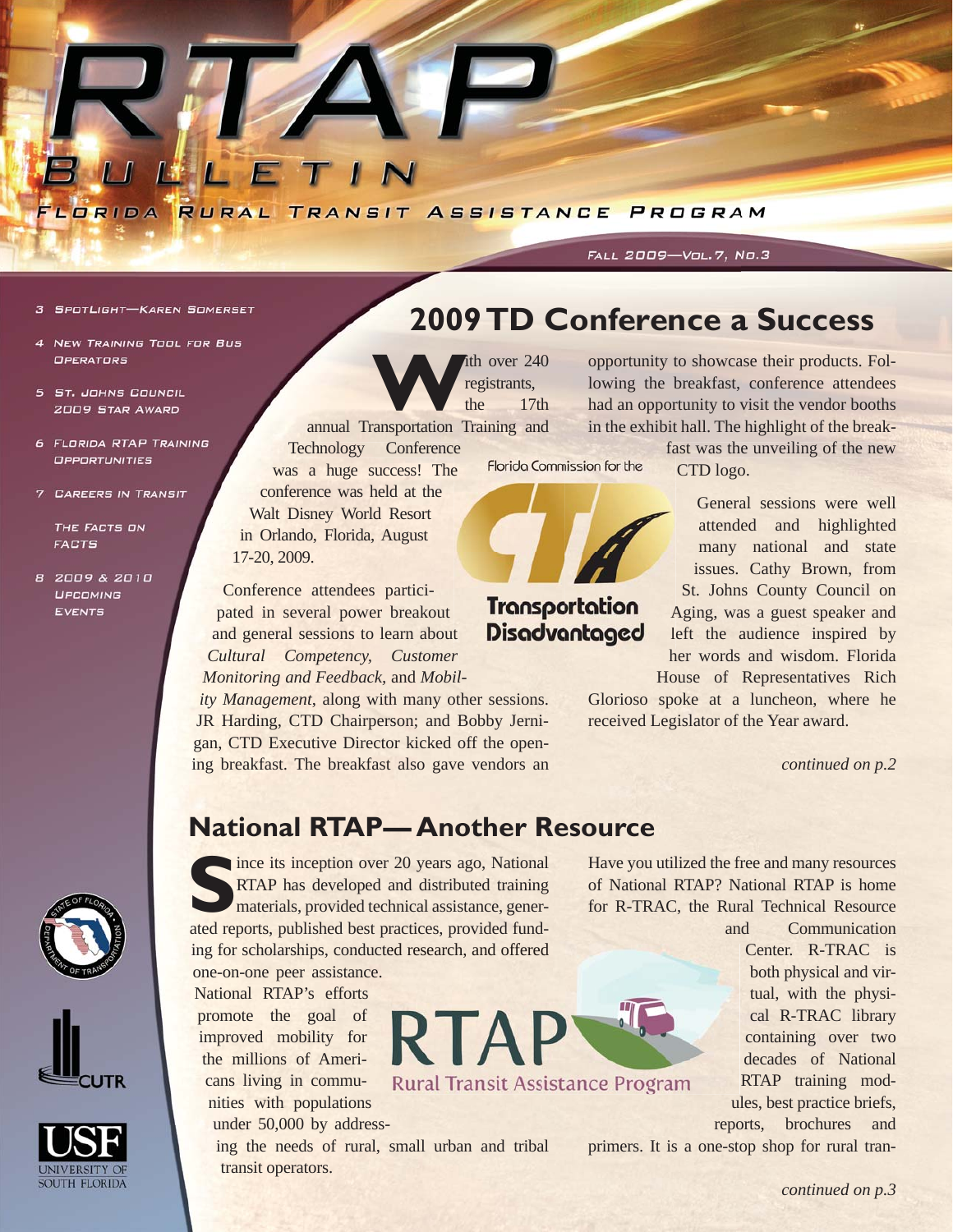### TD CONFERENCE—cont'd from cover

As tradition, the highlight of the conference was the annual Awards Banquet. The 2009 award winners included:

- Mr. Robert Garlanger for Volunteer of the Year
- Palm Tran Connection for Innovation of the Year
- Zuni Transportation for Safety Award of the Year
- Advanced Transportation Solutions for Operator of the Year
- Lake County for Outstanding Coordination Board of the Year
- Miami-Dade MPO for Designated Official Planning agency of the Year
- Suwannee River Economic Council for Rural CTC of the Year
- Palm Tran Connection for Urban CTC of the Year
- Sunshine Line Dispatch/Scheduling Team for Dispatch/Scheduler of the Year
- Shelley Hardy for Driver of the Year
- Hector Pezzuto for Driver of the Year
- Mrs. Annette Stewart for William G. Bell Lifetime Achievement Award

The 2009 Annual TD Conference proved to be fun, informative, and educational. Plans have already been made for the 2010 Annual CTD conference, which will be held on July 12-15, 2010, at the Renaissance Orlando at SeaWorld. Thanks to all the attendees, speakers, exhibitors, and staff for making this year such a huge success!

For more information regarding the Commission for the Transportation Disadvantaged please contact Karen Somerset, Assistant Director Program Administration and Oversight (850) 410-5701 or (850) 410-5700 or send an email to *[karen.somerset@dot.state.](mailto:karen.somerset@dot.state.fl.us)fl .us.*



*2009 TD Conference Award Recipients*



Vol. 7 No. 3, Fall 2009

The *RTAP BULLETIN* is produced by the USF Center for Urban Transportation Research.

Please direct all questions or comments to:

#### *RTAP BULLETIN*

Center for Urban Transportation Research University of South Florida 4202 East Fowler Avenue, CUT100 Tampa, FL 33620-5375 (813) 974-3120, fax (813) 974-5168 email: *[moorey@cutr.usf.edu](mailto:moorey@cutr.usf.edu)* website: www.floridartap.org

#### *OUR MISSION*

The Florida RTAP provides training, continuing education, and technical assistance to those who provide or assist in the provision of public transportation services in rural and small urban communities in order to promote the coordinated delivery of safe, efficient, and effective transit services.

*Editor: Yolanda Moore Designer: Stephanie Zavacki*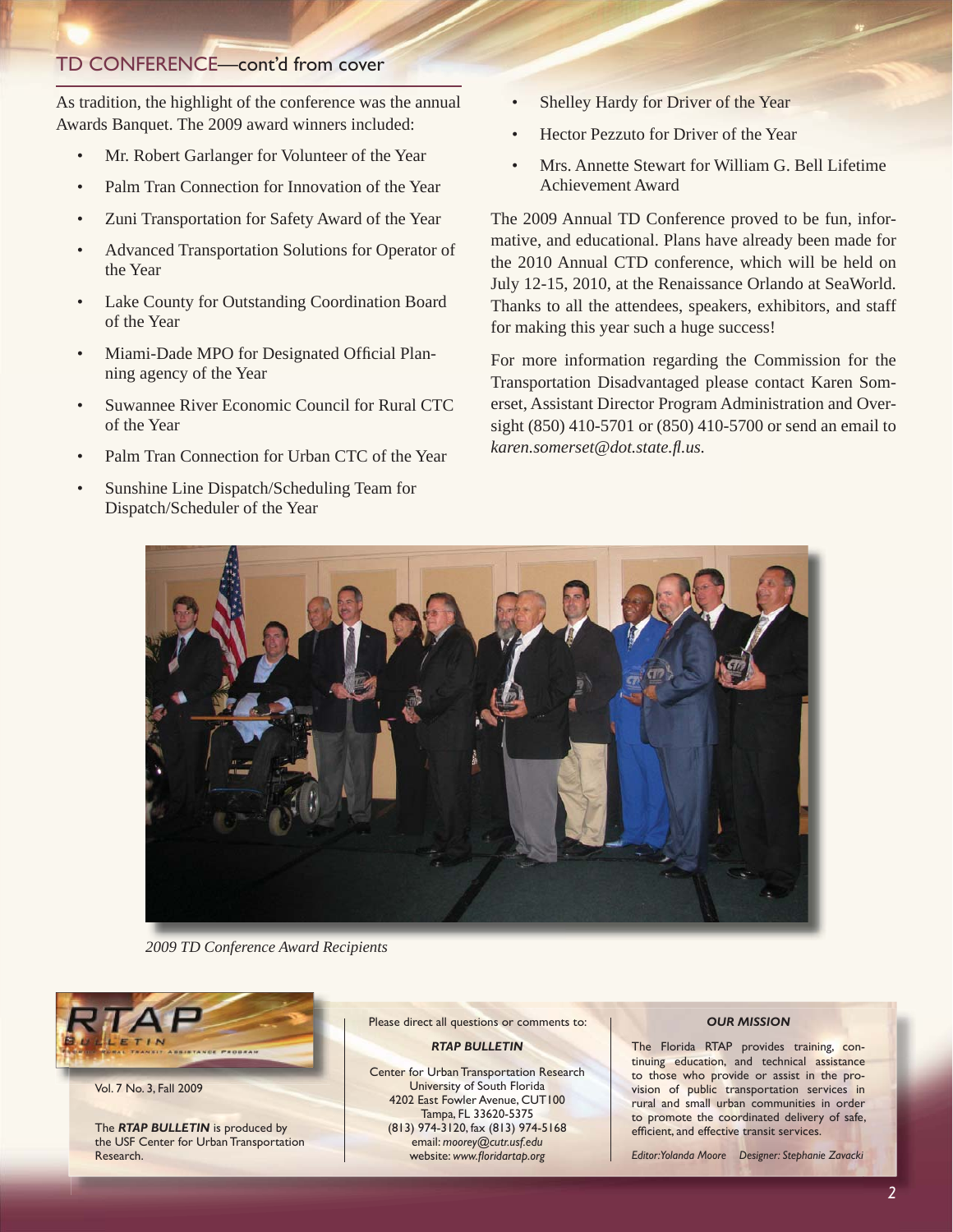## **Spotlight—Karen Somerset, Assistant Executive Director, CTD**

**S**POTLIGHT highlights one of our many energetic Florida RTAP transit professionals and allows these individuals to introduce themselves in their own words. In this issue the SPOTLIGHT is on Karen Somerset the Assistant Excective Director for the Commission for the Transportation Disadvantaged (CTD).

Name: Karen L. Somerset

Title: Assistant Executive Director, Program Administration and Oversight

Birthplace: Tampa, FL

#### Professional History:

1980-1984 — Florida Marine Patrol 1984-1985 — Office of the Attorney General 1985-1986 — Department of Transportation, Legal Office 1986-Present — Commission for the Transportation Disadvantaged

Years Working with Current Agency: I began working with the Transportation Disadvantaged program in 1986.

Years Working in Transit Industry: 25 years

Biggest Surprise in Paratransit: I have been so surprised to learn how far reaching the paratransit industry is. The services provided affect so many people and such diverse industries. I have had the chance to share experiences with such a wide variety of folks, everyone from riders, to

### NATIONAL RTAP—cont'd from cover

sit operators looking for resources. Research Specialists are available through email at *[info@nationalrtap.org](mailto:info@nationalrtap.org)*, a toll-free hotline number, 888-589-6821, and online instantaneous chat through the website to assist you in obtaining the resources you need, answering the questions you have, providing the research you might not have time to do, and even assisting you with grant writing needs.

The National RTAP Peer-to-Peer Network boasts two decades of one-on-one assistance between seasoned industry professionals and rural communities and agencies across the country. The program has recently been revamped and the peers operate in regional teams which includes interaction with regional FTA offices, State RTAP Managers and national peer partner programs. One-on-one peer assistance now includes assistance to State RTAP Managers. Online forms are available on the National RTAP website to volunteer to be a peer or to request peer assistance.

paratransit managers, to vehicle manufacturers.

Biggest Challenge in Paratransit: The biggest challenge in paratransit is trying to find needed resources to meet the demand for services.

Personal Benefit of Working in Paratransit: I have been blessed with the opportunity to get to



know so many great people who want to help others - wonderful people who are involved in the day to day business of providing transportation for individuals who are not able to transport themselves.

Community Involvement: I am an active AWANA's leader at my church and a school volunteer.

Personal Background: I have been married to my husband, Jesse, for 28 years, and we have three beautiful children. We have a lazy basset hound named Rosie, and a gerbil named Ricco. I enjoy sewing, quilt making, and fishing when time allows.

Inspiration: My Great Grandmother. She lived to be 103. She came to Florida in a covered wagon, saw the invention of the television and saw a man walk on the moon. She inspired me to keep an open mind and "never say never."

You may have noticed the new look, logo and website launched by National RTAP. Continue to check the website, *[www.nationalrtap.org](http://www.nationalrtap.org)*, as new features and updates are made to the more interactive site. The National RTAP website is an excellent go-to source to keep abreast of upcoming rural transit events including conferences and webinars, new releases by partners, featured videos and postings by the Research Specialists to their blog. Also, look for recently released best practices by National RTAP including one on Driver Simulators and another on electronic grant management systems. Be sure to take advantage of the resources National RTAP offers for your rural transit needs!

*National RTAP is operated under cooperative agreement between the Federal Transit Administration and Neponset Valley Transportation Management Association.*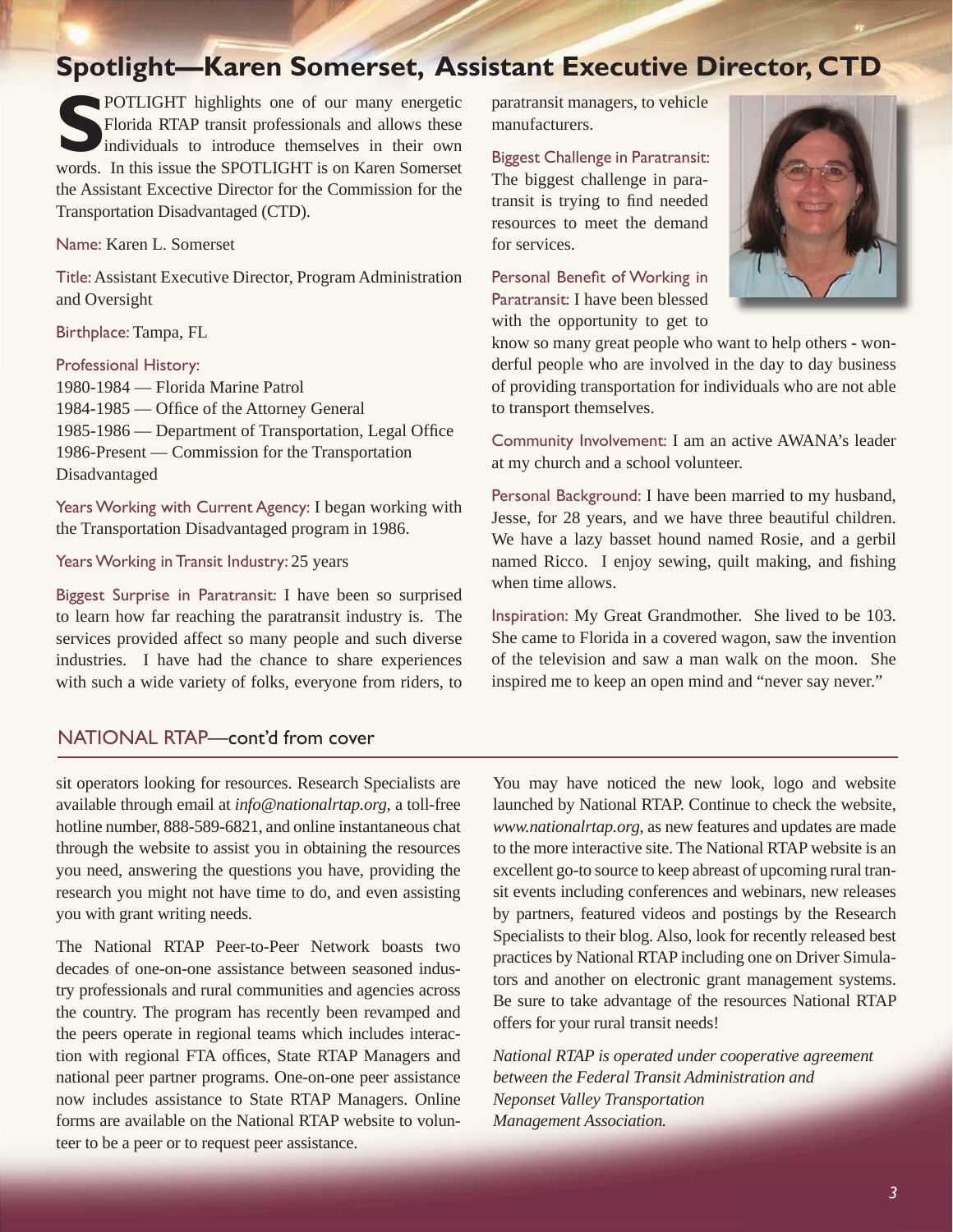# **New Training Tool for Bus Operators**

aster Seals Project ACTION (ESPA) has announced the availability of a new training course designed for fixed-route bus operators to assist in their understanding of law and the basics of good customer service to passengers with disabilities.

The course, contained in a CD/ROM and DVD is titled "A.C.C.E.S.S Matters: Accessibility, Communication, Cooperation, Excellence, Sensitivity and Service." The course is available free of charge and includes a video, trainer materials, a participant worksheet, and Americans with Disabilities Act (ADA) materials.

The course can be used as part of an agency's orientation and training for new bus operators and as part of

refresher training for veteran operators. It provides useful content for a monthly in-service meeting (e.g., safety and security) or similar event.

The training course can also be used for self-study, requiring 45 minutes to 1 hour to complete. The materials guide operators through the course with a video narrator providing instructions on when to pause the video to complete sections of the participant worksheet.



If used in a group setting, trainers are provided topic-specific information, talking points and trainer notes that include suggestions for group discussion. Participant worksheets for operators to complete during the training are also included.

This course was developed with guidance provided by a design board comprised of fixed-route bus operators, bus operator trainers, and people with disabilities from throughout the United States. The design board advised ESPA staff on learning objectives and effective ways to deliver the training, and reviewed the materials that were developed to accompany the video.

Copies of "A.C.C.E.S.S Matters: Accessibility, Communication, Cooperation, Excellence, Sensitivity and

Service" are available for checkout through the Florida RTAP Resource Center or you can request a DVD directly from Easter Seals Project Action (ESPA), *[http://projectac](http://projectaction.easterseals.com/site/PageServer?pagename=ESPA_STAT_ACCESS09)[tion.easterseals.com/site/PageServer?pagename=ESPA\\_](http://projectaction.easterseals.com/site/PageServer?pagename=ESPA_STAT_ACCESS09) STAT\_ACCESS09*.

Florida RTAP Wishes You a Happy Holiday Season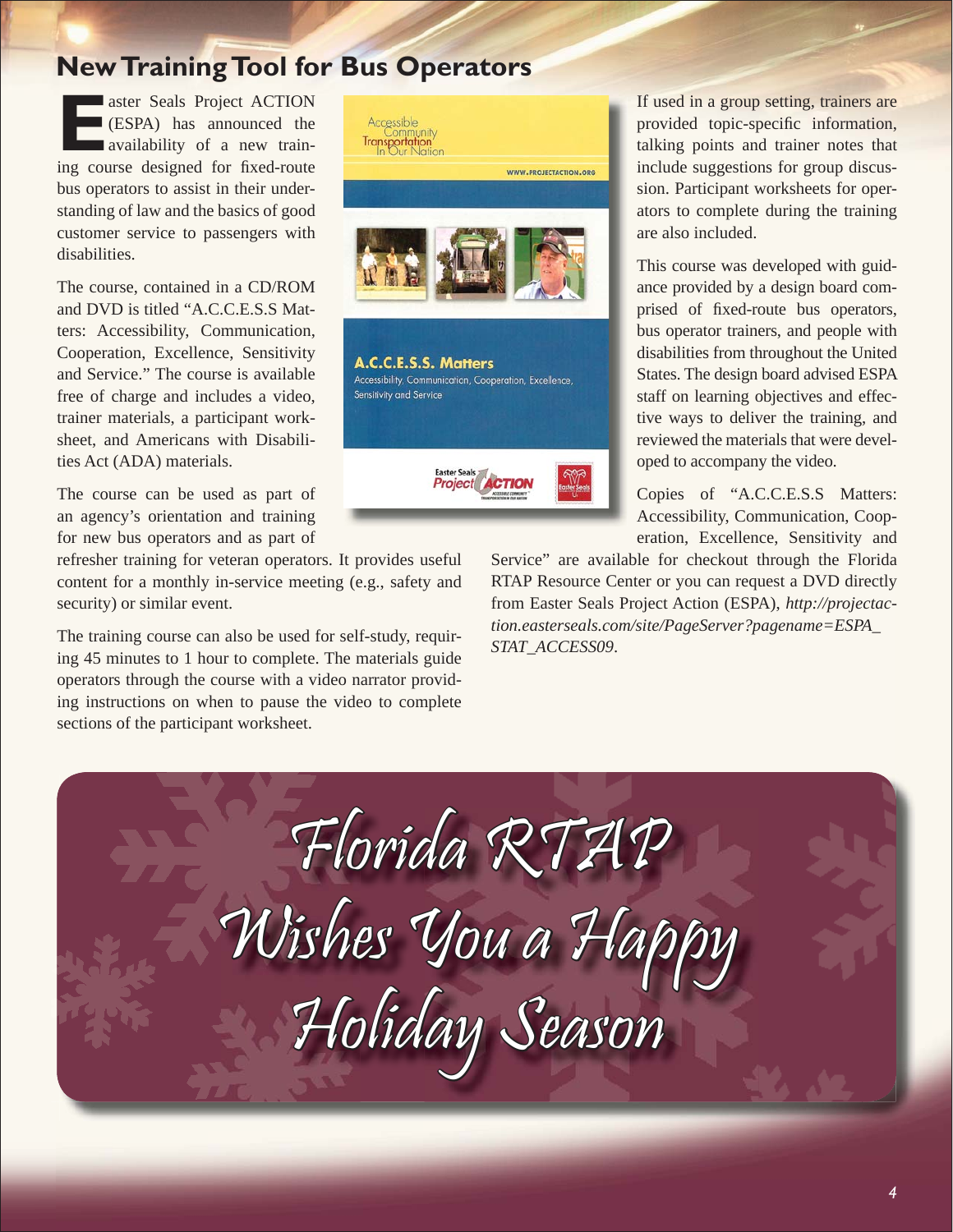# **St. Johns County Council on Aging Transportation Department Receives 2009 STAR Award**

**Beverly Foundation President and CEO Helen K.**<br> **Refshire Ph.D.** recently announced that the Trustees of the Bevdent and CEO Helen K. Kerschner, Ph.D. recently erly Foundation had selected the Council on Aging in St. Johns County, Florida, as a recipient of a 2009 Beverly Foundation STAR Award for Excellence.

As Community Transportation Coordinator (CTC) since 1983, the St. Johns County Council on Aging (SJC-COA) has been identifying and meeting the transportation needs of senior

passengers for more than 25 years. Last year 228,000 trips were provided for St. Johns County residents, the majority of whom were seniors. Many riders were transported to various medical and personal appointments such as dialysis, preventative medical screenings, follow-up care or shopping; others went to one of three SJCCOA senior centers where they enjoyed daily activities, socialization and a noon meal. The accessible and affordable COA transportation options allow an entire population of mobility challenged elders to make independent decisions regarding where they go and connects them with vital services, quality of life choices, community involvement, and the opportunity to live their best lives.

The SJCCOA has been recognized for its innovative and effective approach to transportation, receiving the 2006 FTA Administrator's Award for Outstanding Public Service in Rural Public Transportation, the 2008 Florida Regional Council, and the 2008 Community Transit System of the Year Award from the Community Transportation Association of America.

SJCCOA is adept at identifying and removing barriers like budget constraints and funding regulations that hinder responsive transportation for elders. In 2008, COA implemented a volunteer driver program, effectively eliminating trip purpose priorities, Medicaid card requirements, and specific travel time frames for those whose needs fell outside the mobility regulations "box." COA worked with the St. Johns County Sheriff's Department which donated six pre-owned sedans for the program. Just seven months later, more than 10 volunteers, most of whom were seniors, participated in the program. One volunteer transports seniors to the



*(L-R) Barbara Williams, Carol Currie, Ruby Cook, and Antonia Burgos* 

mall for a health maintenance walking program, others take mobility challenged seniors to evening events at each of the three SJCCOA senior centers. This allows less mobile senior residents to be included in events like "Dinner and Movie Night," dances, speaker series, and special fundraisers. Volunteers also provide auxiliary transportation to senior centers during the week and transport wheelchair-bound and fellow parishioners to church. Every month, more than 25 seniors benefit from this program, still in its beginning stages! The SJCCOA also initiated a "Ride Guide" program that offers instruction and assistance to those who have never utilized public transportation; both volunteer and paid staff drivers are also trained in safety and sensitivity procedures to better assist their passengers.

The SJCCOA plans to further recruit train and retain its volunteer driver force and to expand its marketing/awareness program to the elder population, increasing its capacity to serve the mobility challenged seniors of St. Johns County. For example, after attaining additional funding in 2008, the COA was able to effectively target seniors in rural areas resulting in an 18% increase in utilization of transportation services! The SJCCOA transportation department will continue, especially during these uncertain economic times, to identify and remove barriers to independent living for seniors!

For more information about SJCCOA and its volunteer program, please contact Susan Johnson Communications Coordinator (904) 209-3662 or via email at *[coa13@aug.](mailto:coa13@aug.com) [com](mailto:coa13@aug.com)* or *[sjohnson@stjohnscoa.com](mailto:sjohnson@stjohnscoa.com)*.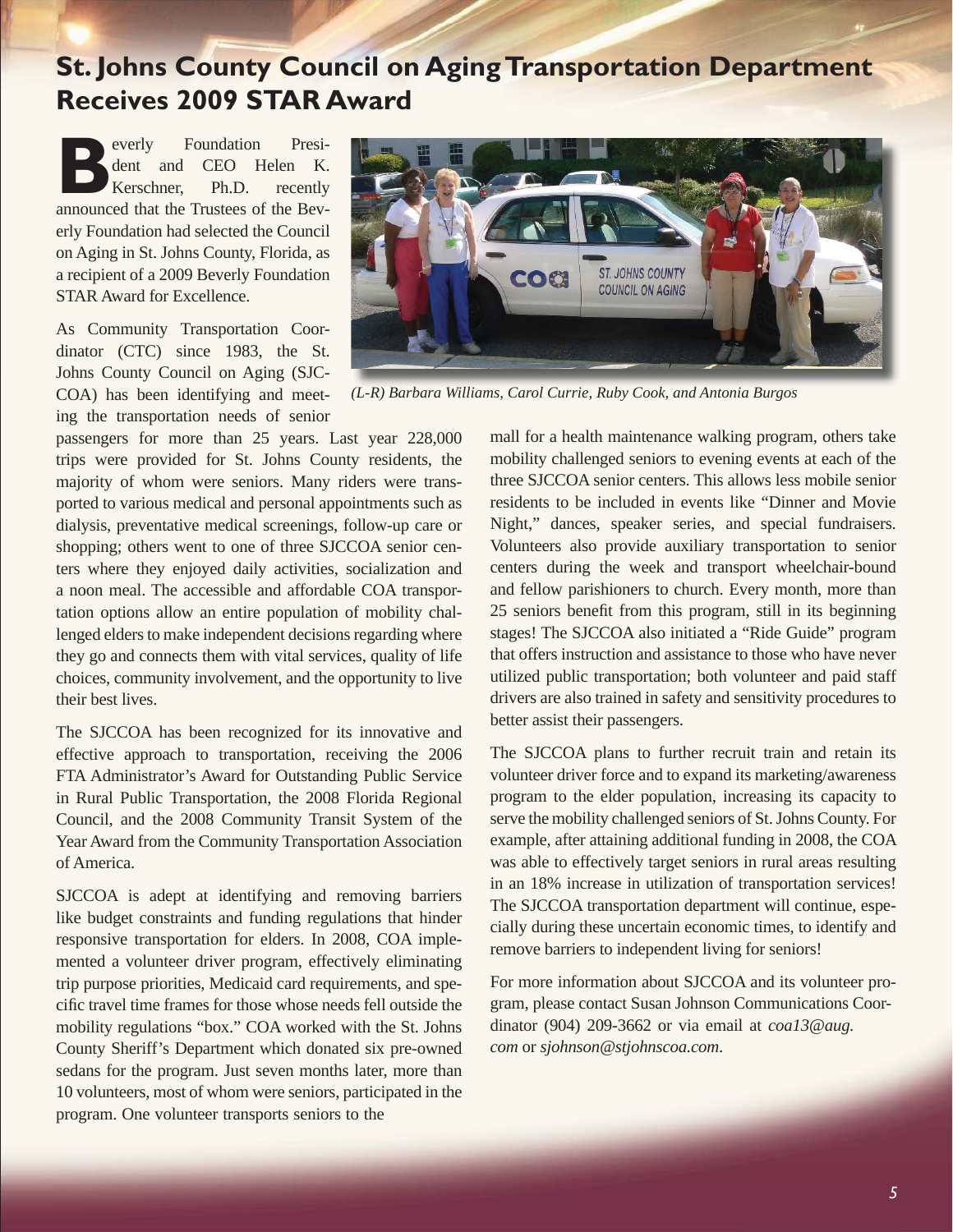# **Florida RTAP Training Opportunities**

s we approach the end of 2009, we would like to<br>thank many of you for your interest in and atten-<br>dance at the various trainings and workshops thank many of you for your interest in and attendance at the various trainings and workshops offered through Florida RTAP at the University of South Florida's Center for Urban Transportation Research (CUTR) and other transit agencies throughout the State of Florida.

Many of you have a desire to make a difference at your job, in your communities, and the people you serve. Many see training as an opportunity to equip and be equipped, and many others want to improve on skills and feel a sense of personal and professional accomplishment. Utilizing natural gifts are important, but expounding on those gifts and nurturing a skill or talent is vital to the success of an organization, its employees and the community in which they serve.

Budget cuts and travel limitations may make it difficult for employees to attend a training course. However, through the use of technology, online course offerings provide a more cost-effective way to train employees and save money. We are looking for opportunities to provide more webinars in the future to allow those with budget issues or travel restrictions to participated in RTAP sponsored training.

Below is a listing of some of the courses that we offered to the RTAP community this year and some of the upcoming courses planned for 2010. All training courses and opportunities are announced via the Florida RTAP listserv and posted on the Florida RTAP website at *www.fl oridartap.org/pages/ training.html.*

#### **TSI 1-Day Instructor's Course in Paratransit Operator Training**—**March 27, 2009**

This instructor-led one day course provides a standardized training program that can be used by any paratransit service provider to train qualified, professional paratransit bus operators. Instructors are trained in presentation and creative learning techniques, facilitation methods, and adult learning principles for teaching operators skills in vehicle operation, emergency management, and customer relations.

### **FTA Grants Management Workshop**—**July 22, 2009**

A significant way the Federal Transit Administration (FTA) helps communities support public transportation is by issuing grants to eligible recipients for planning, vehicle purchases, facility construction, operations, and other purposes. FTA administers this financial assistance according to authorization, SAFETEA-LU. Generally, FTA funds are available to designated recipients that must be public bodies (i.e. states, cities, towns, regional

governments, transit authorities, etc.) with the legal authority to receive and dispense federal funds.

### **NTI Advanced Mobility Securement Train-the-Trainer**—**September 22-23, 2009**

The National Transit Institute Workplace Safety and Security program area is pleased to announce a new course, Advanced Mobility Device Securement. The goal of this course is to assist transit operators in the best practices and principles of securing individuals and their manual and powered mobility devices.

#### **NTI Paratransit Management & Operations Course**—**October 13-14, 2009**

This course is intended for people who manage or operate paratransit services. This is a comprehensive course. The content is geared for people who have experience working with paratransit services. The goal of this course is to teach transit professionals the skills needed to effectively manage and operate paratransit services. The course is facilitated by industry professionals with extensive experience in paratransit service and the ADA.

#### **NTI Securing Community Mobility Train-the-Trainer**—**February 1-2, 2010**

This training program focuses on the specific security concerns of urban paratransit, rural transit, human service transit, resort transit, and other community-based transportation operations. It addresses threats and vulnerabilities related to workplace violence, dangerous passengers, criminal behavior, and domestic/international terrorism. The training presents practical strategies to reduce vulnerabilities and real-world methodologies for reacting to threats that occur within a community transportation environment.

### **NTI Infectious Disease Awareness and Prevention Workshop**—**February 3-4, 2010**

This National Transit Institute course is targeted at transit employees who work directly with the public and those responsible for cleaning, servicing, and maintaining transit vehicles and facilities.

*"Learning is not attained by chance; it must be sought for with ardor and attended to with diligence."*

*Abigail Adams,1780*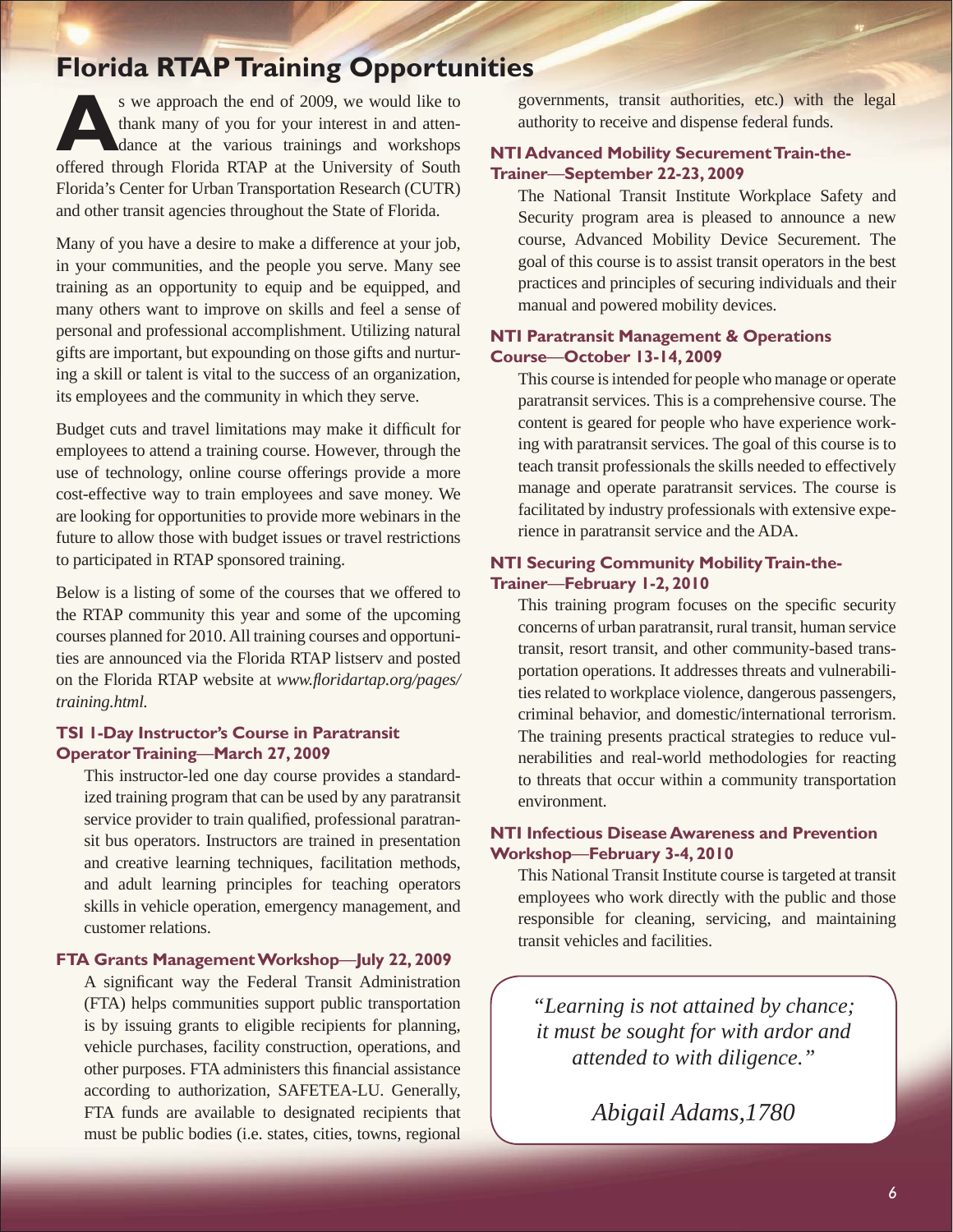### **Careers in Transit**

**The National Center for Transit Research (NCTR) at** the University of South Florida has announced the availability of a 10-minute video entitled "Careers in Transit." Public transportation has often been referred to as "the accidental occupation" because most people are not aware of the many good career opportunities that exist in the field of transit. This fast-paced DVD is designed to be seen by high school and college students who have yet to make up their minds on what field they will enter. It provides a glimpse of the kinds of jobs that are available within the industry and stresses the "green nature" of transit. stresses the "green nature" of transit.<br>It also identifies some of the technology applications that are being utilized in transit. NCTR hopes the video will increase the interest in exploring a career in public transportation. Given the tremendous competition there will be for talent once the This video<br>
Absorption of the Calculation of the Calculation of the Calculation of the Calculation of the Calculation of the Calculation of the Calculation of the Calculation of the Calculation of the Calculation of the Ca This vid<br>
This vid<br>
youth a search conservation of the search of the search of the search of the search of the search of the search of the search of the search of the search of the search of the search of the search of the

## **The Facts on FACTS**

**The Florida Association of Coordinated Transportation Systems (FACTS) is committed to building Community Transportation for all Floridians.** tation Systems (FACTS) is committed to building Community Transportation for all Floridians. FACTS was chartered in 1987 as a strong supporter of public transportation, statewide coordinated transportation, and Chapter 427, Florida Statutes, which establishes and strengthens the coordinated system. The organization has worked closely with the Commission for the Transportation Disadvantaged (CTD) and the Florida Department of Transportation (FDOT) in representing the interests of riders of public transportation, Community Transportation Coordinators, Designated Official Planning Agencies, Subcontracted Transportation Providers, and vendors serving Community Transportation systems. Many of FACTS members have served on the CTD as Commissioners as well as FDOT Community Transportation subcommittees.

Boomer generation retires, the public transportation indus-

Our country's need for Community Transportation has never been greater and will continue to grow as economic constraints steadily increase the cost of private vehicle ownership. FACTS members comprise a transportation knowledge base that daily benefits those who use Florida's

try must compete for good applicants and increase its visibility as an employer of choice.

> This video has been posted on YouTube at *[www.](http://www.youtube.com/watch?v=txg9PDWTW78)* This *[youtube.com/watch?v=txg9PDWTW78.](http://www.youtube.com/watch?v=txg9PDWTW78) tub yout*

> > NCTR would like to acknowledge the Hillsborough Area Regional Transit H Authority in Tampa, Florida, the Research and Innovative Technology Administration of the USDOT, and the Florida Department of Transportation for providing the funding needed to produce this video. NCTR acknowledges CUTR's Stephanie Zavacki and Amber Reep-St for their diligence and patience in pro-

ducing the video. The NCTR Careers in Transit video will be an excellent tool for Transit those who wish to help young people become aware

of the many good paying, interesting, and community-oriented positions there are in a field that is sure to expand in the future.

Community Transportation systems as well as the Florida taxpayers that fund these services. Chapter 427, Florida Statutes, which mandates the coordination of public transportation funding, has saved millions of Florida tax dollars. FACTS promotes coordinated transportation through peer to peer networking, identifying problems and sharing solutions, and by providing information and recommendations to political leaders, agencies, organizations and individuals thereby enhancing their ability to make locally appropriate decisions. FACTS also works to support local, state, and federal agencies involved in the improvement of Community Transportation.

Help us build Community Transportation for all Floridians. Become a member of the Florida Association of Coordinated Transportation Systems today by contacting the FACTS Executive Director, Shirley Conroy at (904) 471- 4618 or email *[shirleyconroy@yahoo.com.](mailto:shirleyconroy@yahoo.com)*